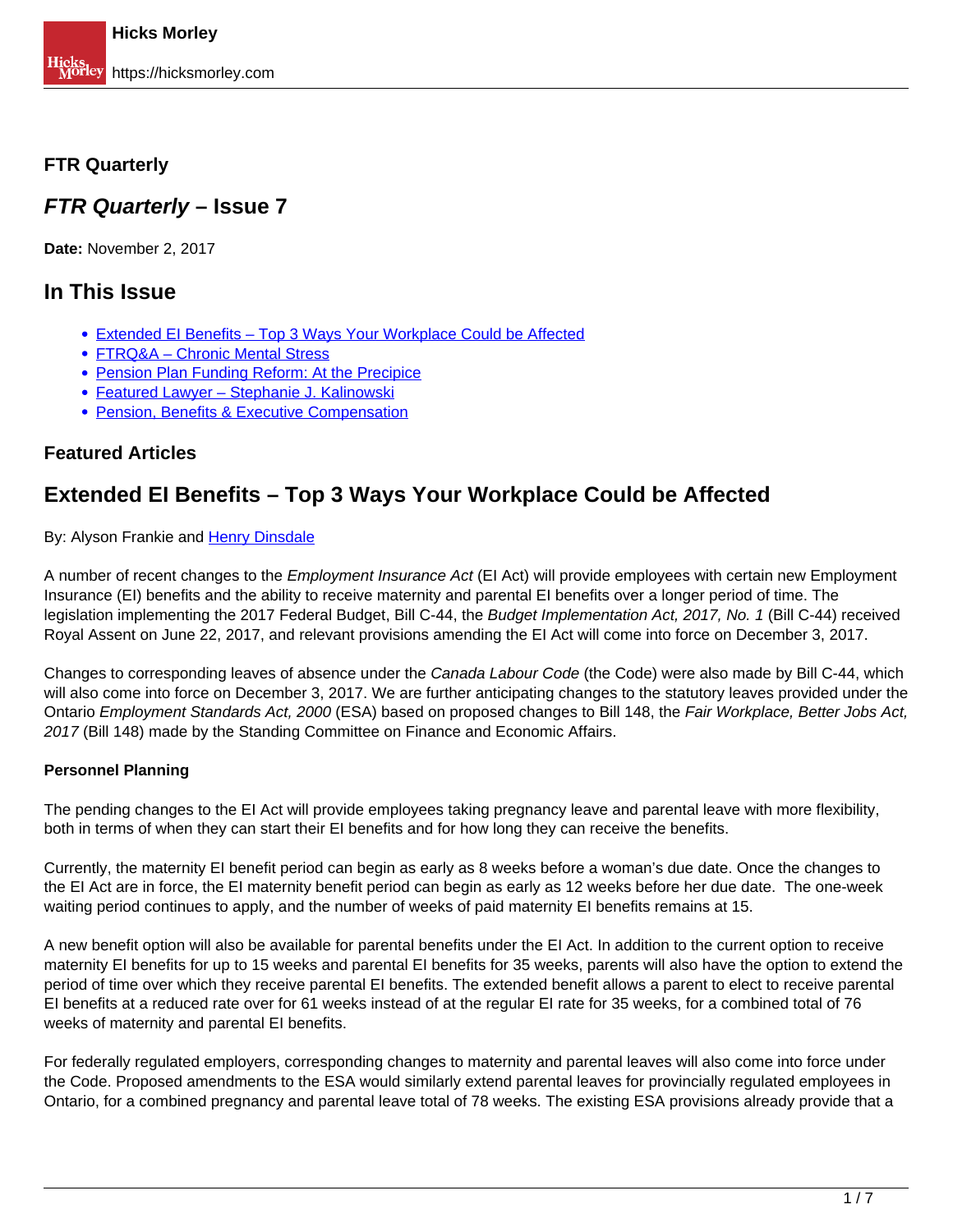woman can commence pregnancy leave up to 17 weeks before her due date.

Employers will need to take these new options into account when planning and managing workforce needs.

#### **Managing Top-Up Plans**

The changes to the EI Act may also have a significant impact on top-up plans. Depending on the language in the top-up plan, employers may automatically experience significant increased costs associated with their top-up plans if they are left unamended in the face of the new legislation.

Under the new extended parental leave option for EI benefits, employees can elect to receive 33% of weekly insurable earnings instead of 55% of weekly insurable earnings. Employer top-up plans that subsidize the difference between EI benefits and a target replacement percentage of an employee's average weekly wages may be faced with paying a higher subsidy than intended.

Employers should review their top-up plans in the context of the new legislation to determine whether is appropriate to amend their plans to account for this new option. Possible amendments could limit the top-up to 45% of an employee's average weekly wages or provide an option to receive the top-up over a longer period of time, at a reduced rate.

#### **Updating Collective Agreements, Policies and Administrative Practices**

In addition to the changes discussed above, some EI benefits will be expanded to a broader range of individuals and new benefits will be available.

Amendments to the EI Act will expand eligibility for EI benefits for employees on leaves of absence to care for a critically ill or injured child. Parents will have the option of sharing the 35 weeks of benefits with other family members. The corresponding 37 week unpaid leave provided under the Code will also be amended to include family members for federally regulated employees. The ESA already provides a 37 week unpaid leave to care for or support a critically ill child and there are currently no proposals to extend eligibility beyond the child's parents.

The amendments also provide for a new 17 week unpaid leave of absence to care for an adult family member recovering from a critical illness or injury under the Code. A new, corresponding EI benefit will also be available for 15 weeks during an adult caregiving leave. There is an existing 8 week unpaid family caregiver leave under the ESA to care for or support a family member with a serious medical condition, but no changes have been proposed to the length of this leave to match the changes to the EI Act. For more information on the proposed changes to ESA leaves, see our FTR Now, Big Changes to Bill 148 after Committee Review.

The regulations to the EI Act have not yet been amended to add the new adult caregiver benefit to the list of benefits covered by the top-up rules, which currently include only maternity, parental, compassionate care and parents of a critically ill child benefits. If it is added, employers who offer a top-up plan for compassionate care leave or to care for a critically ill child may wish to consider whether to expand supplementary benefits to employees taking the adult caregiving leave.

For employers with unionized employees, the changes to the EI Act and corresponding statutory leave provisions could present challenges where top-up provisions are enshrined in the language of a collective agreement. Employers entering collective bargaining should be sure to carefully review the relevant collective agreement language to determine whether amendments to the language should be sought in light of the new legislation.

Employers in between bargaining cycles should proactively assess how their collective agreement language will be impacted by the changes to the legislation and determine whether it would be prudent to approach their trade union in advance of December 3, 2017 to address any interpretation or application concerns.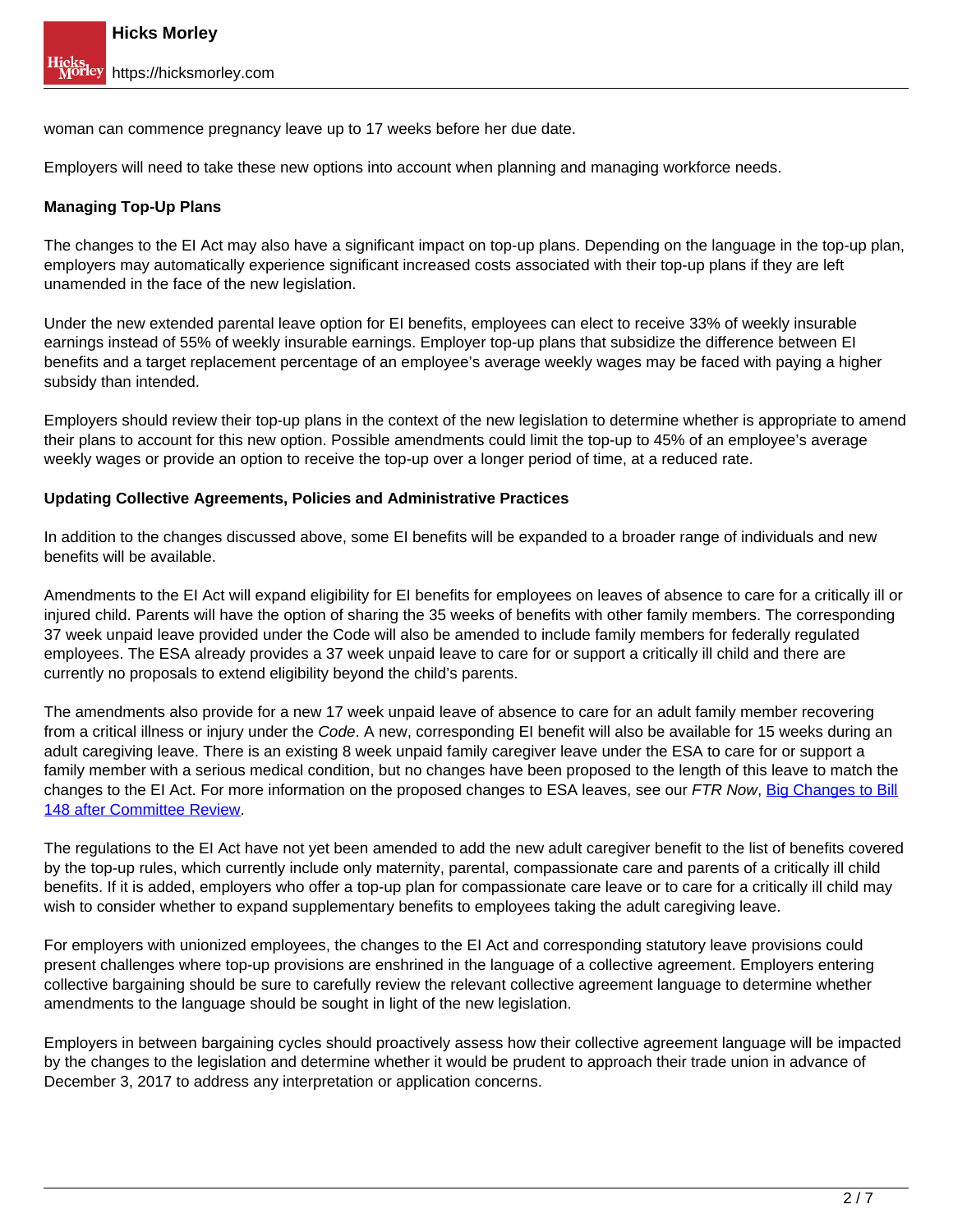Additional information on these changes is available in our previous publications:

- Federal Post Fifth Edition, Federal Budget 2017
- New and Longer EI Benefits Are Coming
- **Big Changes to Bill 148 after Committee Review**

#### **Reminder: Reduced EI Waiting Period**

Before these changes were introduced, the EI waiting period was reduced from two weeks to one week effective January 1, 2017. The EI Regulations were amended to allow for a four-year transition period that ends on January 3, 2021. However, employers should review their supplemental unemployment benefit plans, top-up plans and short- and long-term disability plans to determine whether changes are necessary. More information on these changes is available in our prior publications here and here.

# **FTRQ&A – Chronic Mental Stress**

#### By: Jodi Gallagher Healy

Following legislative reforms to the workplace safety and insurance regime in Ontario to address the issue of chronic mental stress, the Workplace Safety and Insurance Board (WSIB) recently released a new policy on adjudicating these types of claims. We asked London partner Jodi Gallagher Healy to anticipate questions employers will have about the potential impact of the new WSIB policy on workplaces.

#### **What is changing about how the WSIB deals with chronic mental stress claims?**

As of January 1, 2018, certain types of workplace chronic mental stress claims will be compensable under Ontario's Workplace Safety and Insurance Act, 1997. Currently, only traumatic workplace mental stress is compensable for WSIB purposes. The WSIB plans to have a dedicated intake team to address chronic mental stress claims once the new area of entitlement comes into effect.

#### **What led to this change?**

In 2014, the Workplace Safety and Insurance Appeals Tribunal (WSIAT) found the exclusion of workplace chronic mental stress injuries from entitlement was unconstitutional. The Ontario Legislature passed Bill 127, which amended the legislation to allow benefits to be granted for chronic mental stress injuries arising out of or in the course of employment. The WSIB conducted a consultation in the Summer of 2017 on a draft policy that will be used to adjudicate claims. A revised chronic mental stress policy was released mid-October 2017 that took into account some of the feedback provided by stakeholders. It will go into effect as of January 1, 2018.

#### **What types of situations will fall under the new chronic mental stress policy?**

The WSIB's policy states that workers will be able to obtain entitlement if a substantial workplace stressor is the predominant cause of an appropriately diagnosed mental stress injury such as acute stress disorder, post-traumatic stress disorder (PTSD) or an anxiety or depressive disorder. The policy explains that "substantial" workplace stressor means stressors that are excessive in comparison to normal pressures/tensions experienced by workers in similar circumstances. However, claims will not be denied simply because all workers in an occupation are exposed to high stress levels. Consistent exposure to a high level of routine stress over time may qualify as a substantial workplace stressor under the policy. The scope and meaning of these concepts will undoubtedly be the subject of extensive litigation.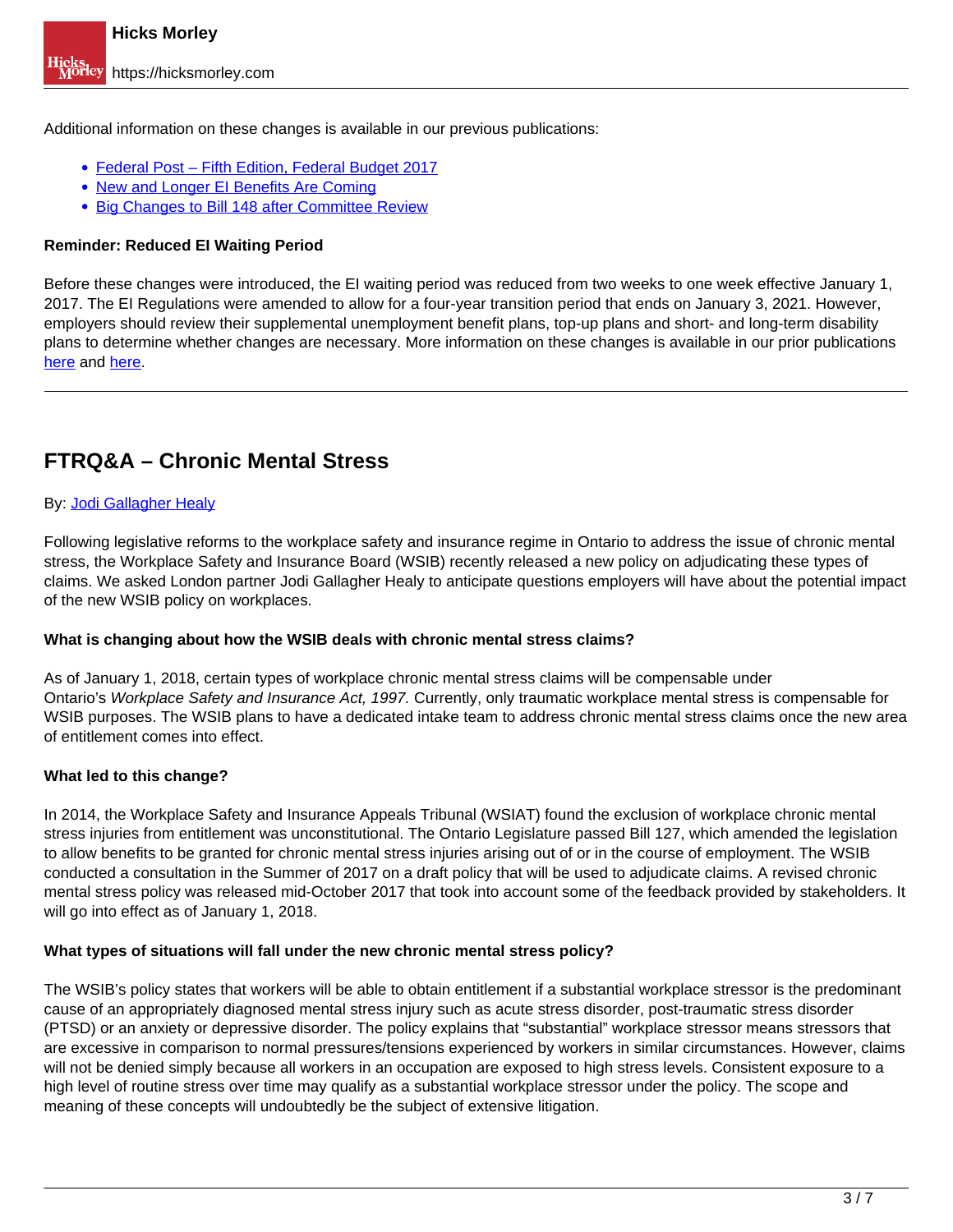The WSIB's policy states that there is still no entitlement for chronic mental stress caused by the employer's decisions or actions that are part of the employment function such as discipline, changes in working hours, demotions or termination of employment. Interpersonal conflicts in the workplace will not generally warrant entitlement unless the conflict amounts to workplace harassment or results in egregious or abusive conduct.

#### **Will this change impact all workplaces in Ontario?**

This change impacts all workplaces that fall under mandatory WSIB coverage or have obtained optional coverage from the WSIB.

#### **How does this change impact current chronic mental stress claims?**

The new policy only applies to chronic mental stress injuries that occur on January 1, 2018 or later. Chronic mental stress claims that arose prior to that date will continue to be denied by the WSIB at the Operational and Appeals Branch levels. To be granted entitlement for chronic mental stress injuries that occur prior to January 1, 2018, a worker will likely need to appeal their case to the WSIAT and make the same arguments raised in the earlier litigation – that excluding chronic mental stress workplace injuries from entitlement is unconstitutional.

#### **Will employers' WSIB rates be affected?**

The WSIB advised stakeholders that they incorporated the costs for chronic mental stress claims in setting premiums for 2018, with some cost control measures in place. The WSIB's method of estimating the increased cost to the system by considering the number of traumatic mental stress and PTSD claims over the last 10 years is highly problematic as those provisions apply only in very narrow circumstances. The scope, frequency and cost of chronic mental stress claims will likely be much broader so I'm concerned that this new area of entitlement will be much more costly than the WSIB anticipates. Implementing this new policy as of January 1, 2018 is particularly problematic because the 2018 injury year (along with claims experience in 2013-2017) will impact employers' premiums under the new WSIB rate framework that is scheduled to be implemented as of January 1, 2020.

#### **What can employers do now to prepare for this change?**

To prepare for these changes, employers should:

- Assess sources of chronic workplace stress and implement measures to minimize those stressors.
- Consider developing cognitive/psychological demands analyses for key roles that are exposed to high routine stress.
- Ensure effective systems and processes are in place to investigate and remedy workplace harassment and other workplace stressors.
- Ensure that those responsible for WSIB claims management understand the new policy and its interplay with other policies and programs, such as private disability insurance, attendance management programs, and the WSIB's preexisting conditions policy. Seek advice where needed.
- Think creatively about possible suitable modified work in chronic mental stress claim situations to minimize loss of earnings benefit exposure. Loss of earnings can be a very costly part of claims, particularly stress claims.

# **Pension Plan Funding Reform: At the Precipice**

#### By: Natasha Monkman

Following substantial consultations in 2016, the Ontario government recently announced proposed changes to the funding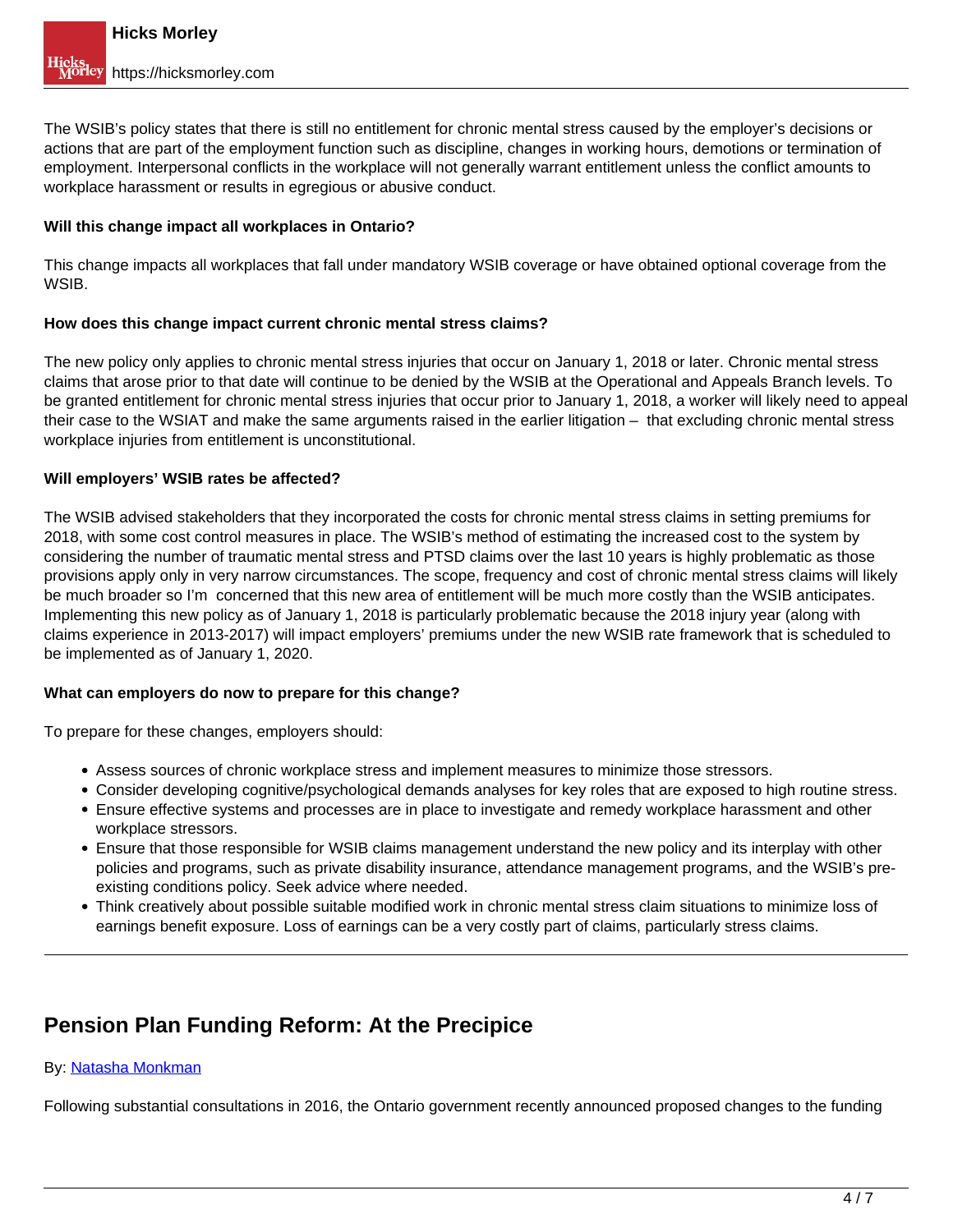rules applicable to Ontario single employer defined benefit pension plans (SEPPs) and target benefit multi-employer pension plans (MEPPs). Critical details regarding these changes are expected to be included in eagerly awaited amendments to the Pension Benefits Act (PBA) and the PBA regulations this Fall. While we are still waiting on these final details, the proposed changes represent a significant shift in the pension funding landscape for employers sponsoring SEPPs. Some of the companion proposals will also affect employers who provide defined contribution (DC) pension plans.

## **Pension Plan Funding Reforms**

Currently, Ontario employers that sponsor DB SEPPs must fund the normal cost of the pension benefits accruing under their plan each year, as well as any going concern deficiency and any solvency deficiency.

Both going concern and solvency funding are determined through regular actuarial valuations. The going concern valuation examines a pension plan as if the plan were to continue indefinitely. The solvency valuation examines the funded status of the pension plan as if it were to wind up on the date of the valuation and all liabilities became due.

In an extended low long-term interest environment, the solvency funding requirements have resulted in volatile and unpredictable cash funding requirements that have proven to be onerous for employers and are likely a significant factor in the decision of many employers to switch to DC plans. As a result, employers have called for changes to the pension plan funding rules to make SEPPS more sustainable. The government heeded those calls by reviewing the pension funding rules in 2016 and moving towards the changes that have now been proposed.

The following chart compares the current funding rules with the proposed rules for both SEPPs and MEPPs:

| <b>Current</b>                                                                       | <b>Proposed</b>                                                                        |
|--------------------------------------------------------------------------------------|----------------------------------------------------------------------------------------|
| Fund to $100\%$<br>Fund deficit over 15 years<br>New funding schedule each valuation | Fund additional cushion<br>Fund deficit over 10 years<br>Consolidate deficits          |
| Fund to $100\%$<br>Fund deficit over 5 years                                         | Fund to 85%<br>Fund deficit over 5 years<br>No funding at or above 85%                 |
| <b>Current</b>                                                                       | <b>Proposed</b>                                                                        |
| Fund to 100% (through fixed contributions)<br>Fund deficit over 12 years             | Fund additional cushion (through fixed<br>contributions)<br>Fund deficit over 15 years |
| Large MEPPs exempt on temporary basis                                                | Target benefit MEPPs permanently exempt                                                |

The new solvency funding rules will eliminate solvency funding for most pension plans (95% of Ontario SEPPs are funded at or above 85%). The most significant unknown detail of the new funding regime is the level of the cushion that must be funded (also known as a Provision for Adverse Deviation, or PfAD). Until this detail is released, employers cannot project the financial impact of the changes on their funding costs.

### **Significant Complementary Reforms**

The proposed funding changes are the focus of most employers. However, there are several proposed complementary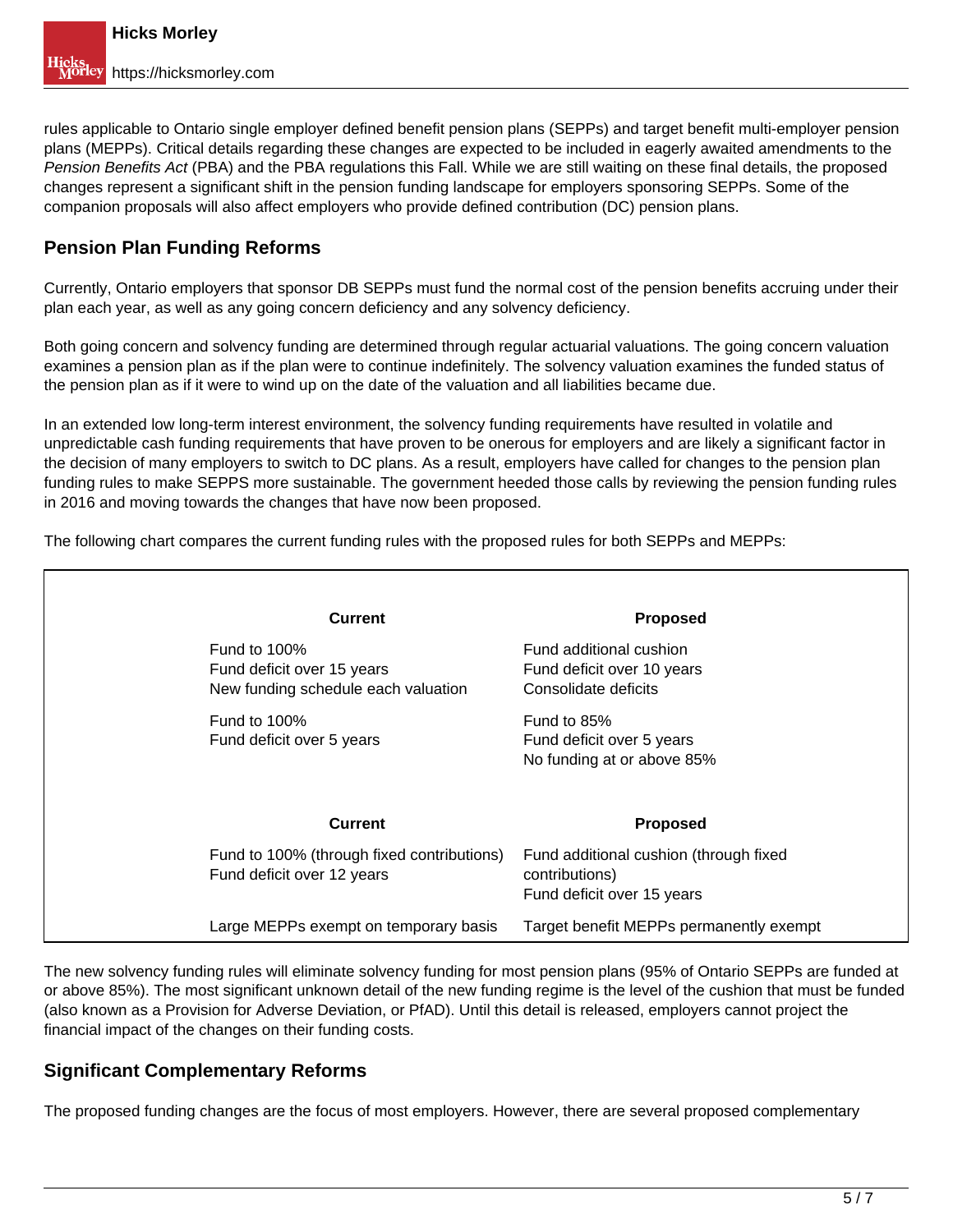changes that will accompany the funding reforms that employers should note.

- 1. New requirement to establish funding policy and governance policy. The PBA does not currently require employers and administrators to have funding policies or governance policies. This new rule will require all employers and pension plan administrators to establish and maintain funding policies and governance policies, which are anticipated to be required to have minimum prescribed content. It appears that the government intends for the governance policy requirement to apply to all pension plans, including DC plans.
- 2. Administrator discharge for annuity buy-outs. In recent years, there has been increased discussion of the benefits of de-risking DB plans through annuity purchases on behalf of deferred or retired members. Under the PBA, however, the administrator remains liable for the bought-out benefits, causing many administrators to avoid this approach. The government has indicated that it will amend the PBA to discharge administrators from liability where annuity buy-outs are completed (presumably if prescribed conditions are satisfied).
- 3. Restrictions on benefit improvement and contribution holidays. As a quid pro quo for easing the solvency funding requirements, the government will implement restrictions on benefit improvements when a DB plan is underfunded and establish restrictions on when contribution holidays may be taken by employers. The benefit improvement rules, in particular, will need to be factored in by employers negotiating benefit improvements with bargaining agents, as accelerated funding of such changes will likely be required.
- 4. Enhanced Pension Benefits Guarantee Fund (PBGF) coverage. The PBGF, which is unique to Ontario, currently insures DB pension plan benefits up to the first \$1,000 per month. The government has indicated that coverage will increase up to the first \$1,500 per month. Employers pay PBGF premiums, which are expected to increase as a result of the enhanced coverage.
- 5. Benefits under MEPPs. The government indicated that there will be specific reforms relating to the rules applicable to MEPPs for benefits available on termination and for the reduction of benefits when the plan is underfunded. No details have been provided regarding the extent of these reforms.

### **More information coming soon**

Most of the outstanding details regarding the funding and related reforms will soon be available and employers should review the new rules as soon as possible to fully understand what this means for their pension plan.

In the meantime, for SEPPs with actuarial valuations coming due prior to September 2018, the government has introduced additional temporary solvency funding relief that should be considered (deferring new solvency funding payments for up to two years).

Our Hicks Morley Pension, Benefits and Executive Compensation lawyers are available to assist employers considering this relief and to prepare the related notices to members if such relief is taken. We will also continue to monitor and report on all developments regarding the proposed funding reforms.

## **Featured Lawyer**

**Stephanie J. Kalinowski**